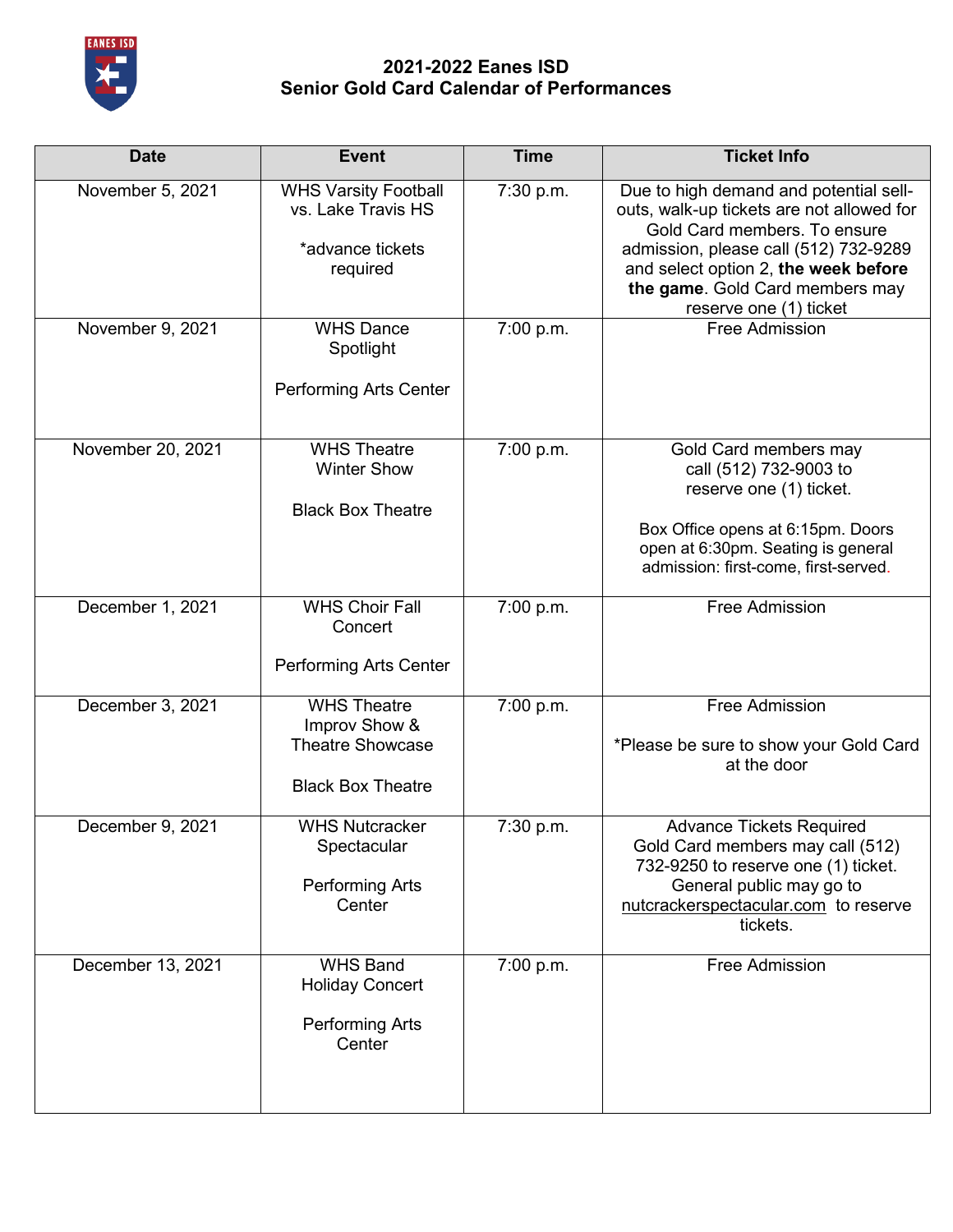

| <b>Date</b>            | <b>Event</b>                                                     | <b>Time</b> | <b>Ticket Info</b>                                                         |
|------------------------|------------------------------------------------------------------|-------------|----------------------------------------------------------------------------|
| <b>January 7, 2022</b> | <b>WHS Theatre</b><br><b>Improv Show</b>                         | 7:00 p.m.   | Free Admission<br>*Please be sure to show your Gold Card                   |
|                        | <b>Black Box Theatre</b>                                         |             | at the door                                                                |
| January 15, 2022       | <b>WHS Theatre</b><br><b>Playfest Show</b>                       | 7:00        | Free Admission<br>*Please be sure to show your Gold Card                   |
|                        | <b>Black Box Theatre</b>                                         |             | at the door                                                                |
| February 3, 2022       | <b>WHS Choir</b><br><b>Musical</b>                               | 7:30 p.m.   | Gold Card members may<br>call (512) 732-9003 to<br>reserve one (1) ticket. |
|                        | <b>Performing Arts</b><br>Center<br>*advance tickets<br>required |             | General public may purchase a<br>(companion) ticket<br>at the same number  |
| February 7, 2022       | <b>WHS Percussion</b><br>Concert                                 | 7:00 p.m.   | <b>Free Admission</b>                                                      |
|                        | <b>Performing Arts</b><br>Center                                 |             |                                                                            |
| February 8, 2022       | <b>WHS Band</b><br><b>Winter Concert</b>                         | 7:00 p.m.   | Free Admission                                                             |
|                        | Performing Arts<br>Center                                        |             |                                                                            |
| February 16, 2022      | <b>EISD Full Orchestra</b><br>Concerts                           | 6:00 p.m.   | Free Admission                                                             |
|                        | Performing Arts<br>Center                                        |             |                                                                            |
| February 24, 2022      | <b>WHS Jazz Ensemble</b><br>Concert                              | 7:00 p.m.   | Free Admission                                                             |
|                        | Performing Arts<br>Center                                        |             |                                                                            |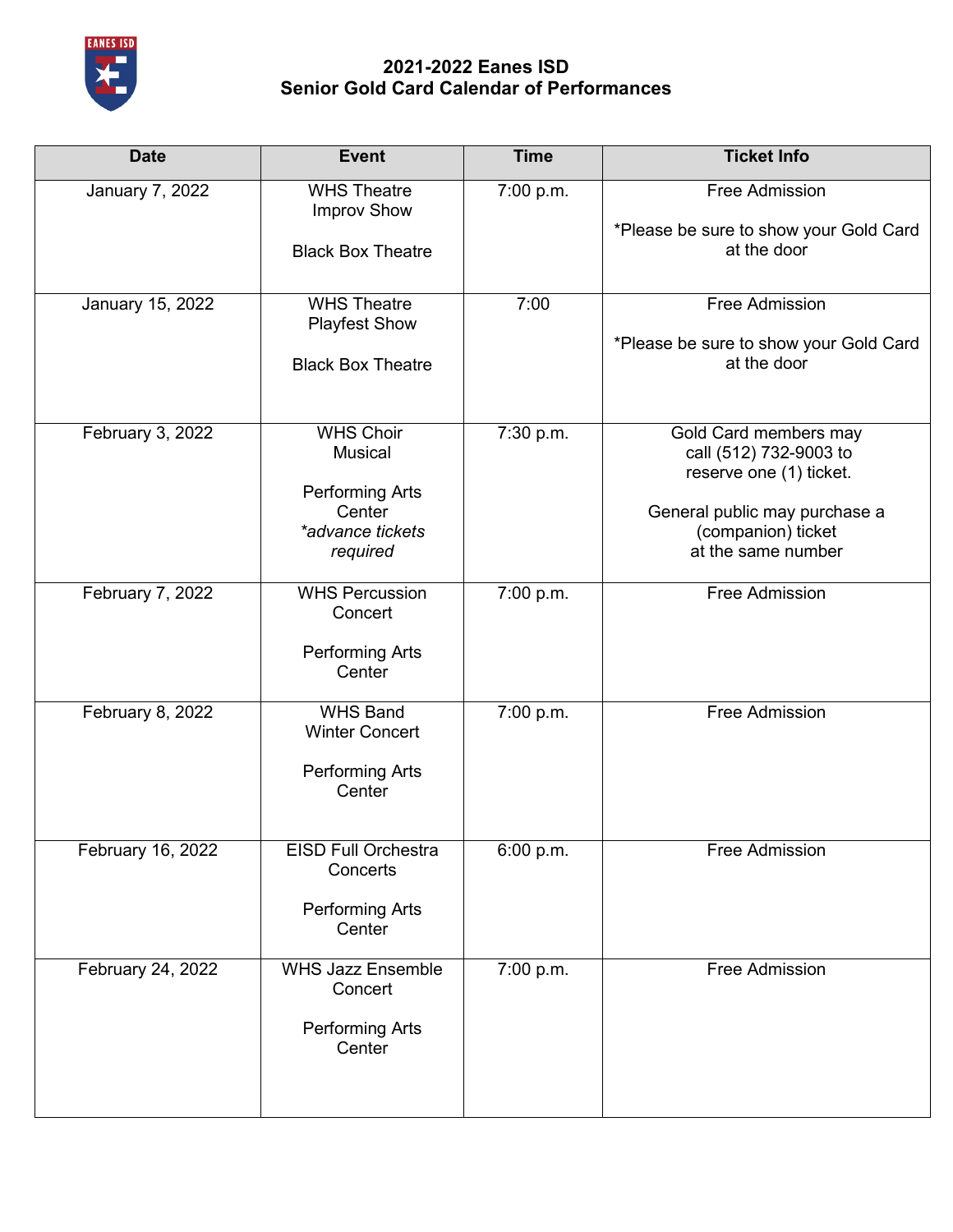

| <b>Date</b>       | <b>Event</b>                                                                                                      | <b>Time</b> | <b>Ticket Info</b>                                                                                                                                                                                |
|-------------------|-------------------------------------------------------------------------------------------------------------------|-------------|---------------------------------------------------------------------------------------------------------------------------------------------------------------------------------------------------|
| February 25, 2022 | <b>WHS Theatre</b><br>One Act Play<br><b>Preview Performance</b>                                                  | 7:00 p.m.   | Gold Card members may<br>call (512)732-9003 to<br>reserve one (1) ticket.                                                                                                                         |
|                   | <b>Performing Arts</b><br>Center                                                                                  |             | Box Office opens at 6:15pm. Doors open<br>at 6:30pm. Seating is general admission:<br>first-come, first-served.                                                                                   |
| March 24, 2022    | <b>WHS Percussion</b><br>Concert<br><b>Performing Arts</b><br>Center                                              | 7:00 p.m.   | <b>Free Admission</b>                                                                                                                                                                             |
|                   |                                                                                                                   |             |                                                                                                                                                                                                   |
| April 7, 2022     | <b>WHS Band</b><br>Pre-UIL Concert                                                                                | 6:30 p.m.   | Free Admission                                                                                                                                                                                    |
|                   | Performing Arts<br>Center                                                                                         |             |                                                                                                                                                                                                   |
| April 8, 2022     | <b>WHS Theatre</b><br><b>Improv Show</b>                                                                          | 7:00 p.m.   | <b>Free Admission</b>                                                                                                                                                                             |
|                   | <b>Black Box Theatre</b>                                                                                          |             | *Please be sure to show your Gold Card<br>at the door                                                                                                                                             |
| April 14, 2022    | <b>WHS Theatre</b><br><b>Theatre Showcase</b>                                                                     | 7:00 pm     | Free Admission                                                                                                                                                                                    |
|                   | <b>Black Box Theatre</b>                                                                                          |             | *Please be sure to show your Gold Card<br>at the door                                                                                                                                             |
| April 21, 2022    | <b>WHS Zenith</b>                                                                                                 | 7:30 pm     | Gold Card members may<br>call (512) 732-9003 to                                                                                                                                                   |
|                   | <b>Performing Arts</b><br>Center                                                                                  |             | reserve one (1) ticket.                                                                                                                                                                           |
|                   | *advance tickets<br>required                                                                                      |             | General public may visit<br>www.whshyline.com for more<br>information and tickets.                                                                                                                |
| May 7, 2022       | <b>WHS Theatre</b><br><b>Student Directed</b><br>One Act Play<br>Performances<br><b>Performing Arts</b><br>Center | 7:00 p.m.   | Gold Card members may<br>call (512) 732-9003 to<br>reserve one (1) ticket.<br>Box Office opens at 6:15pm.<br>Doors open at 6:30pm.<br>Seating is general admission: first-<br>come, first-served. |
|                   |                                                                                                                   |             |                                                                                                                                                                                                   |